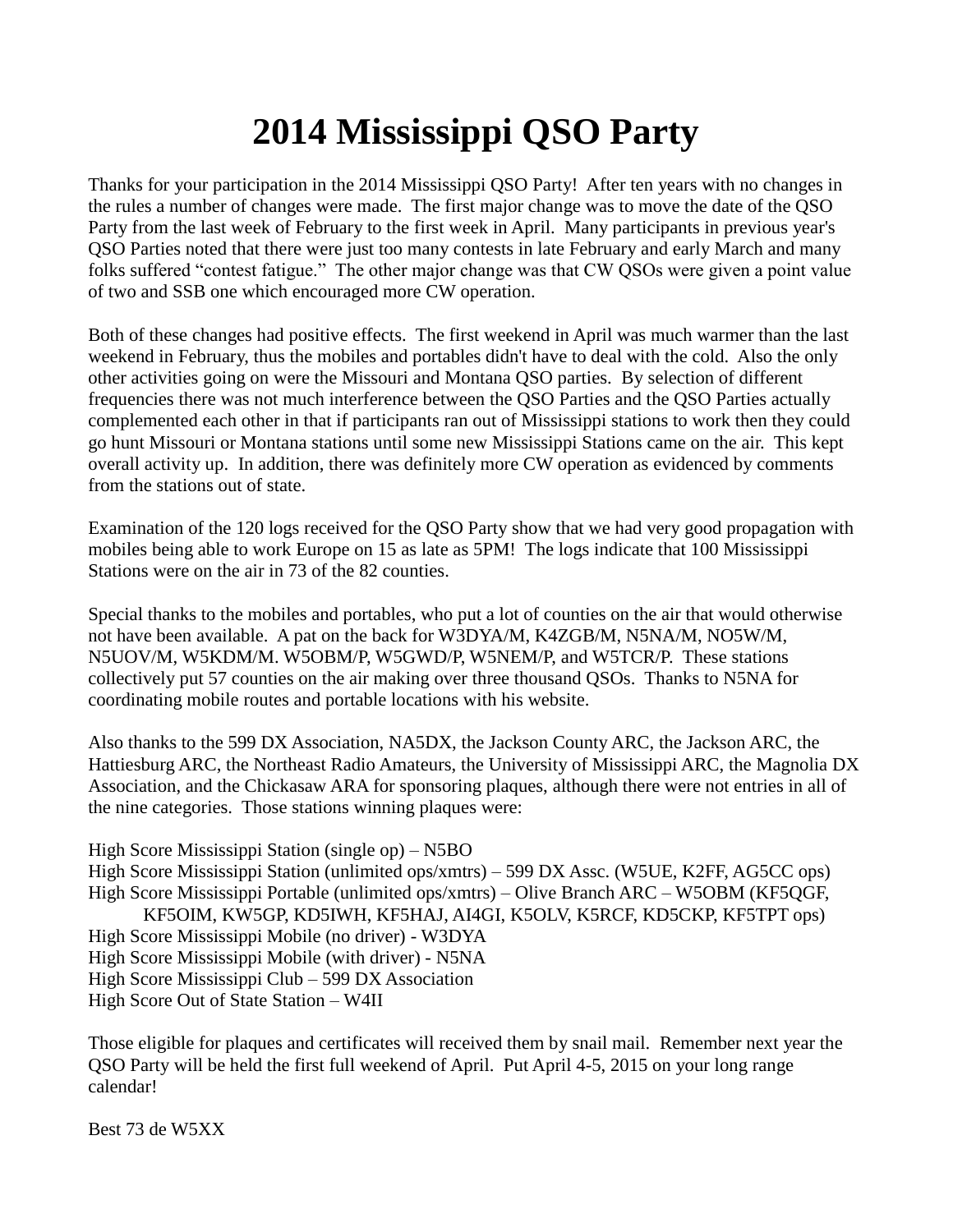## **In-State Results**

| Adams             | W3DYA/M           | 84   | 30             | 2520   |
|-------------------|-------------------|------|----------------|--------|
| Amite             | W3DYA/M           | 84   | 30             | 2520   |
| Attala            | N5NA/M            | 74   | 24             | 1776   |
| Calhoun           | <b>KF5CFE</b>     | 10   | 10             | 100    |
| Carroll           | K4ZGB/M           | 26   | 12             | 312    |
| Chickasaw         | N5NA/M            | 116  | 30             | 3480   |
| Choctaw           | K4ZGB/M           | 68   | 21             | 1428   |
|                   | N5NA/M            | 64   | 19             | 1216   |
| Claiborne         | W3DYA/M           | 82   | 24             | 1968   |
| Clay              | N5NA/M            | 68   | 23             | 1564   |
|                   | K4ZGB/M           | 62   | 20             | 1240   |
| Coahoma           | K4ZGB/M           | 90   | 23             | 2070   |
| Copiah            | W3DYA/M           | 76   | 23             | 1748   |
| Covington         | W3DYA/M           | 108  | 31             | 3348   |
|                   | NO5W/M            | 14   | $\overline{4}$ | 56     |
| DeSoto            | $W5OBM/P$ *       | 669  | 103            | 68907  |
|                   | KD5VMV            | 3    | $\overline{2}$ | 6      |
| Forrest           | N <sub>5</sub> BO | 1055 | 111            | 117105 |
|                   | N5CW              | 248  | 51             | 12648  |
|                   | NO5W/M            | 22   | 14             | 308    |
| Franklin          | W3DYA/M           | 28   | 11             | 308    |
| Greene            | AE5QP             | 52   | 25             | 1300   |
|                   | NO5W/M            | 36   | 18             | 648    |
| George            | NO5W/M            | 44   | 22             | 968    |
| Grenada           | K4ZGB/M           | 34   | 14             | 476    |
| Hancock           | NA5NN *           | 1364 | 123            | 167772 |
|                   | KQ5A              | 30   | 12             | 360    |
| Hancock           | NO5W/M            | 14   | 6              | 84     |
| Harrison          | WQ5L              | 912  | 120            | 109440 |
|                   | NA5DX             | 752  | 93             | 69936  |
|                   | KF5BA             | 229  | 47             | 10763  |
|                   | NO5W/M            | 16   | 7              | 112    |
| Hinds             | AE5SK             | 64   | 32             | 2048   |
|                   | N5NA/M            | 54   | 20             | 1080   |
| Issaquena         | N5NA/M            | 18   | 9              | 162    |
| Itawamba          | W3TWD             | 45   | 24             | 1080   |
|                   | N5NA/M            | 50   | 17             | 850    |
| <b>Jackson</b>    | K7ZYV             | 132  | 47             | 6204   |
|                   | NO5W/M            | 20   | 8              | 160    |
| <b>Jeff Davis</b> | W3DYA/M           | 66   | 22             | 1452   |
|                   | NO5W/M            | 22   | 8              | 176    |
| Jefferson         | W3DYA/M           | 88   | 26             | 2288   |
| Jones             | NO5W/M            | 30   | 11             | 330    |
| Lamar             | AG5Z              | 806  | 112            | 90272  |
|                   | NO5W/M            | 36   | 13             | 468    |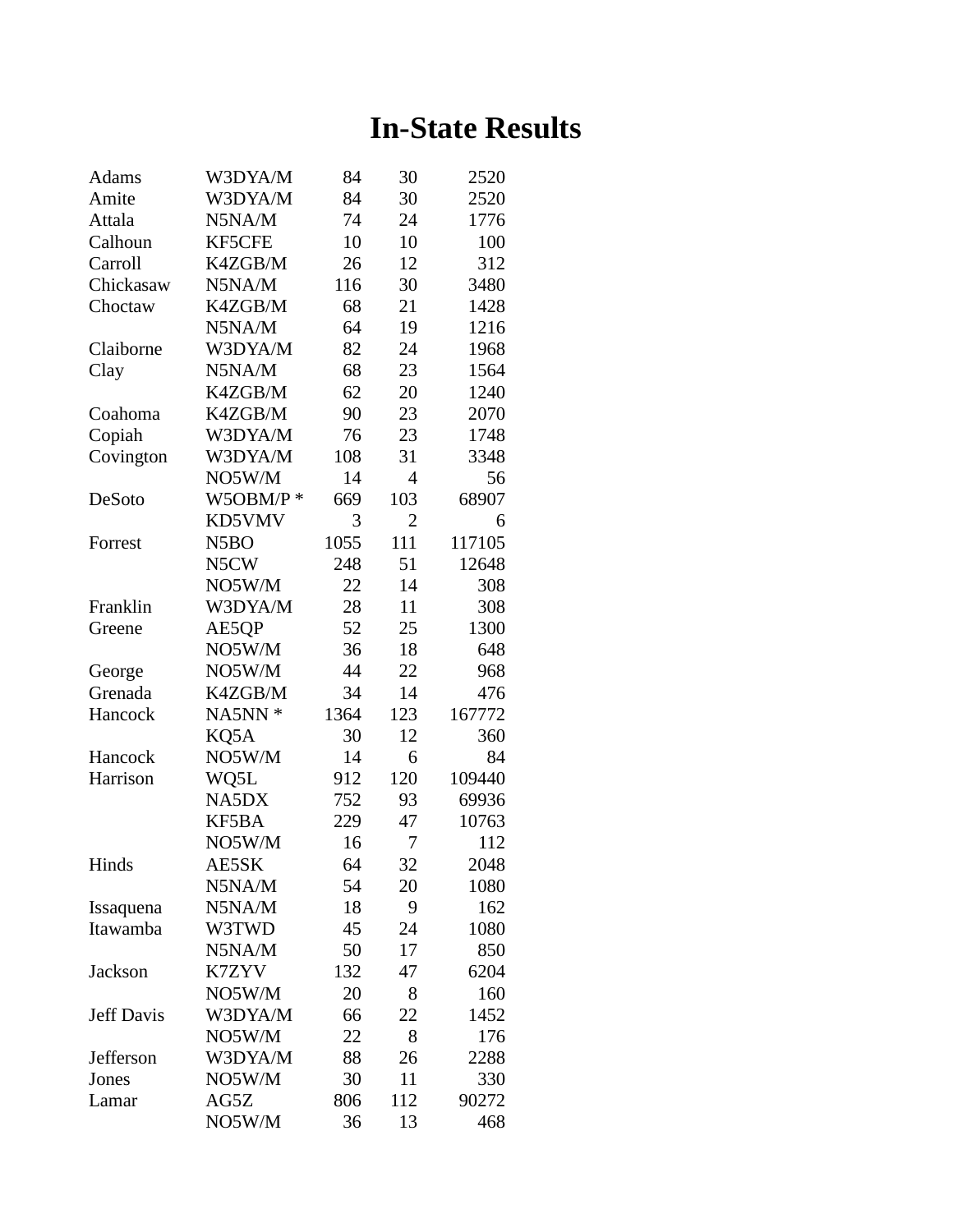| Lawrence     | W3DYA/M           | 66  | 22  | 1452   |
|--------------|-------------------|-----|-----|--------|
| Leake        | N5NA/M            | 48  | 18  | 864    |
| Lee          | N5NA/M            | 150 | 33  | 4950   |
| Leflore      | K4ZGB/M           | 60  | 18  | 1080   |
| Lincoln      | K5DWI             | 347 | 80  | 27760  |
|              | WB5ASP            | 217 | 69  | 14973  |
|              | W3DYA/M           | 54  | 17  | 918    |
| Lowndes      | K4ZGB/M           | 70  | 22  | 1540   |
| Madison      | N5NA/M            | 80  | 29  | 2320   |
| Marion       | W3DYA/M           | 82  | 28  | 2296   |
|              | NO5W/M            | 22  | 10  | 220    |
| Montgomery   | K4ZGB/M           | 36  | 14  | 504    |
| Oktibbeha    | N5KGY             | 104 | 49  | 5096   |
|              | K4ZGB/M           | 72  | 23  | 1656   |
| Panola       | K4ZGB/M           | 68  | 19  | 1292   |
| Pearl River  | AB6Z              | 88  | 28  | 2464   |
|              | NO5W/M            | 16  | 7   | 112    |
| Perry        | NO5W/M            | 36  | 18  | 648    |
| Pike         | NM <sub>5</sub> Z | 510 | 73  | 37230  |
|              | W3DYA/M           | 74  | 22  | 1628   |
|              | NO5W/M            | 10  | 3   | 30     |
| Pontotoc     | N5RB              | 158 | 35  | 5530   |
|              | N5NA/M            | 86  | 24  | 2064   |
| Prentiss     | N5NA/M            | 104 | 32  | 3328   |
| Quitman      | K4ZGB/M           | 84  | 28  | 2352   |
| Rankin       | <b>KC5EGR</b>     | 173 | 56  | 9688   |
|              | AD5XR             | 81  | 40  | 3240   |
|              | W3DYA/M           | 44  | 15  | 660    |
| Simpson      | W3DYA/M           | 56  | 18  | 1008   |
| Sharkey      | N5NA/M            | 40  | 15  | 600    |
| Smith        | W3DYA/M           | 44  | 15  | 660    |
| Stone        | NO5W/M            | 44  | 22  | 968    |
| Sunflower    | K4ZGB/M           | 106 | 33  | 3498   |
| Tallahatchie | K4ZGB/M           | 90  | 30  | 2700   |
| Tate         | $W5GWD/P*$        | 500 | 94  | 47000  |
| Walthall     | W3DYA/M           | 74  | 22  | 1628   |
|              | NO5W/M            | 38  | 14  | 532    |
| Warren       | $W5XX**$          | 866 | 128 | 110848 |
|              | N5NA              | 56  | 17  | 952    |
| Washington   | K5FA              | 180 | 52  | 9360   |
|              | N5NA/M            | 72  | 27  | 1944   |
| Webster      | N5NA/M            | 56  | 20  | 1120   |
|              | K4ZGB/M           | 30  | 10  | 300    |
| Wilkinson    | W3DYA/M           | 28  | 11  | 308    |
| Yalobusha    | <b>KE5MIS</b>     | 57  | 39  | 2223   |
|              | K4ZGB/M           | 48  | 21  | 1008   |

\* unlimited/multi op

\*\* Not eligible for awards; QSO Party Chairman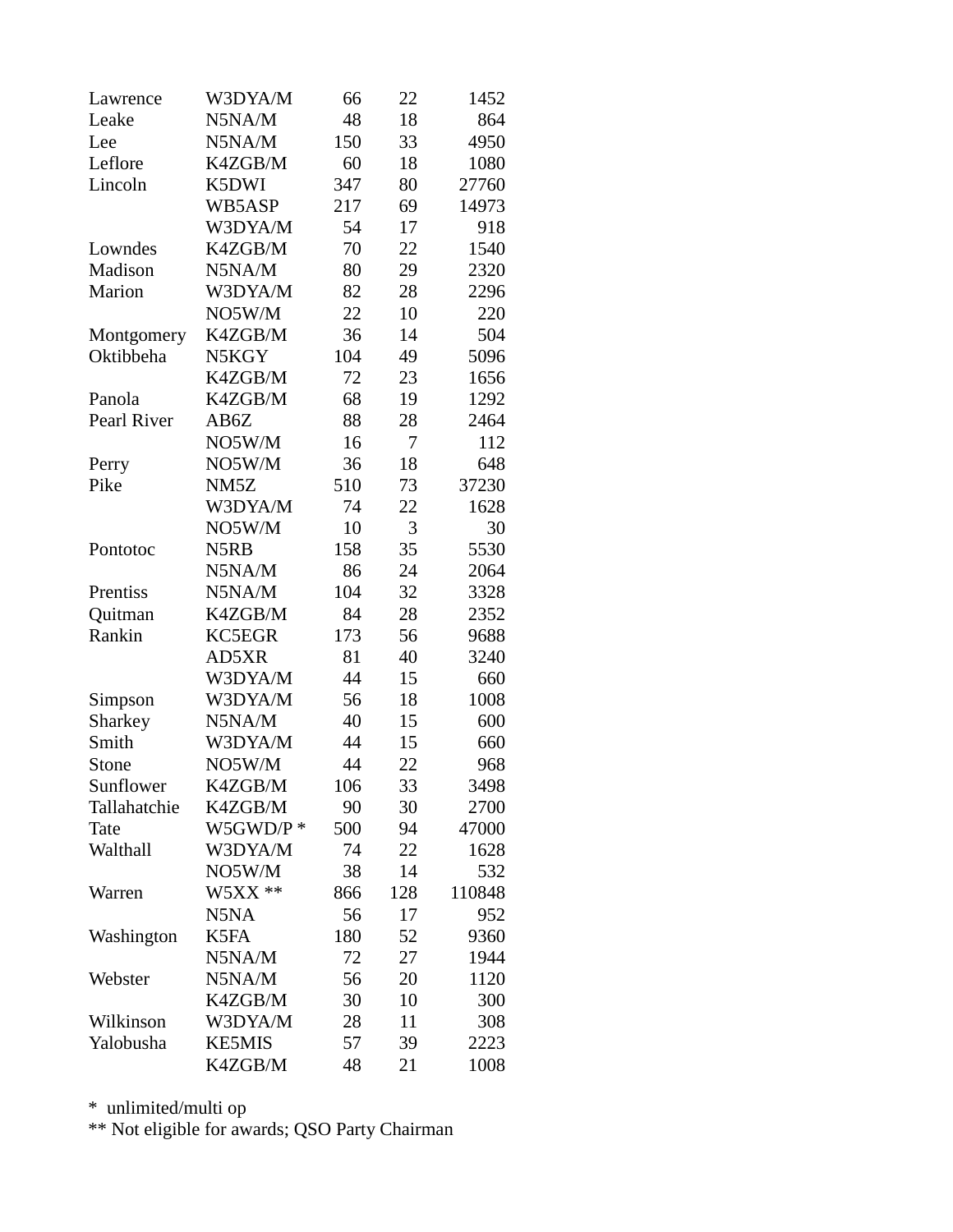## **Out of State Results**

| <b>CT</b> | W1/YO7ARY         | 10             | 4              | 40             |
|-----------|-------------------|----------------|----------------|----------------|
| MA        | N1NN              | 72             | 22             | 1584           |
|           | <b>N1RLR</b>      | $\overline{4}$ | 3              | 12             |
| <b>NH</b> | W1END             | 62             | 21             | 1302           |
| NJ        | W2CVW             | 32             | 14             | 448            |
|           | N9YNG             | $\overline{2}$ | $\overline{c}$ | 4              |
| <b>NY</b> | NA2NY             | 13             | 9              | 117            |
| PA        | KQ3F              | 40             | 20             | 800            |
|           | N3KR              | 40             | 16             | 640            |
|           | N3FCP             | 33             | 17             | 561            |
| <b>AL</b> | W4II              | 265            | 60             | 15900          |
|           | W5NA              | 58             | 28             | 1624           |
|           | KJ4LTA            | 9              | 8              | 72             |
| <b>FL</b> | KN4Y              | 46             | 14             | 644            |
|           | K3TW              | 6              | 3              | 18             |
|           | AF4RK             | 3              | $\overline{c}$ | 6              |
| GA        | KD4QMY            | 3              | 3              | 9              |
| NC        | WA4GOG            | 114            | 41             | 4674           |
|           | K4BYN             | 110            | 31             | 3410           |
|           | K4BSK             | 95             | 29             | 2755           |
|           | KK4MOV            | 4              | $\overline{4}$ | 16             |
| <b>SC</b> | WN4AFP            | 50             | 19             | 950            |
| <b>TN</b> | KS4X              | 32             | 13             | 416            |
|           | <b>KC4ZPB</b>     | 24             | 9              | 216            |
|           | W4UT              | 14             | 6              | 84             |
|           | W4BCG             | 9              | 4              | 36             |
|           | KV4MO             | $\mathbf{1}$   | $\mathbf{1}$   | $\mathbf{1}$   |
| VA        | W4ZPR             | 30             | 14             | 420            |
|           | N3KN              | 24             | 13             | 312            |
|           | KJ4VTH            | 7              | 5              | 35             |
|           | N <sub>4</sub> QX | $\overline{4}$ | $\overline{2}$ | 8              |
| LA        | AC5O              | 36             | 14             | 504            |
| <b>TX</b> | K5TIA             | 44             | 14             | 616            |
|           | NW <sub>50</sub>  | 7              | 5              | 35             |
| CA        | WA6KHK            | 138            | 42             | 5796           |
|           | W6USN             | 19             | 11             | 209            |
|           | AE6YB             | 10             | 7              | 70             |
|           | K6KQV             | 8              | 4              | 32             |
| AZ        | N7TEW             | $\overline{2}$ | $\overline{2}$ | $\overline{4}$ |
| ID        | WB7CYO            | 7              | 7              | 49             |
| <b>OR</b> | W7GF              | 56             | 18             | 1008           |
|           | AE7LD             | 3              | $\overline{c}$ | 6              |
|           | K7JKM             | $\overline{c}$ | $\overline{c}$ | 4              |
| <b>WA</b> | KC7YE             | 10             | 3              | 30             |
| WY        | N7MZW             | 11             | 7              | 77             |
| MI        | N8FJA             | 11             | 9              | 99             |
|           |                   |                |                |                |